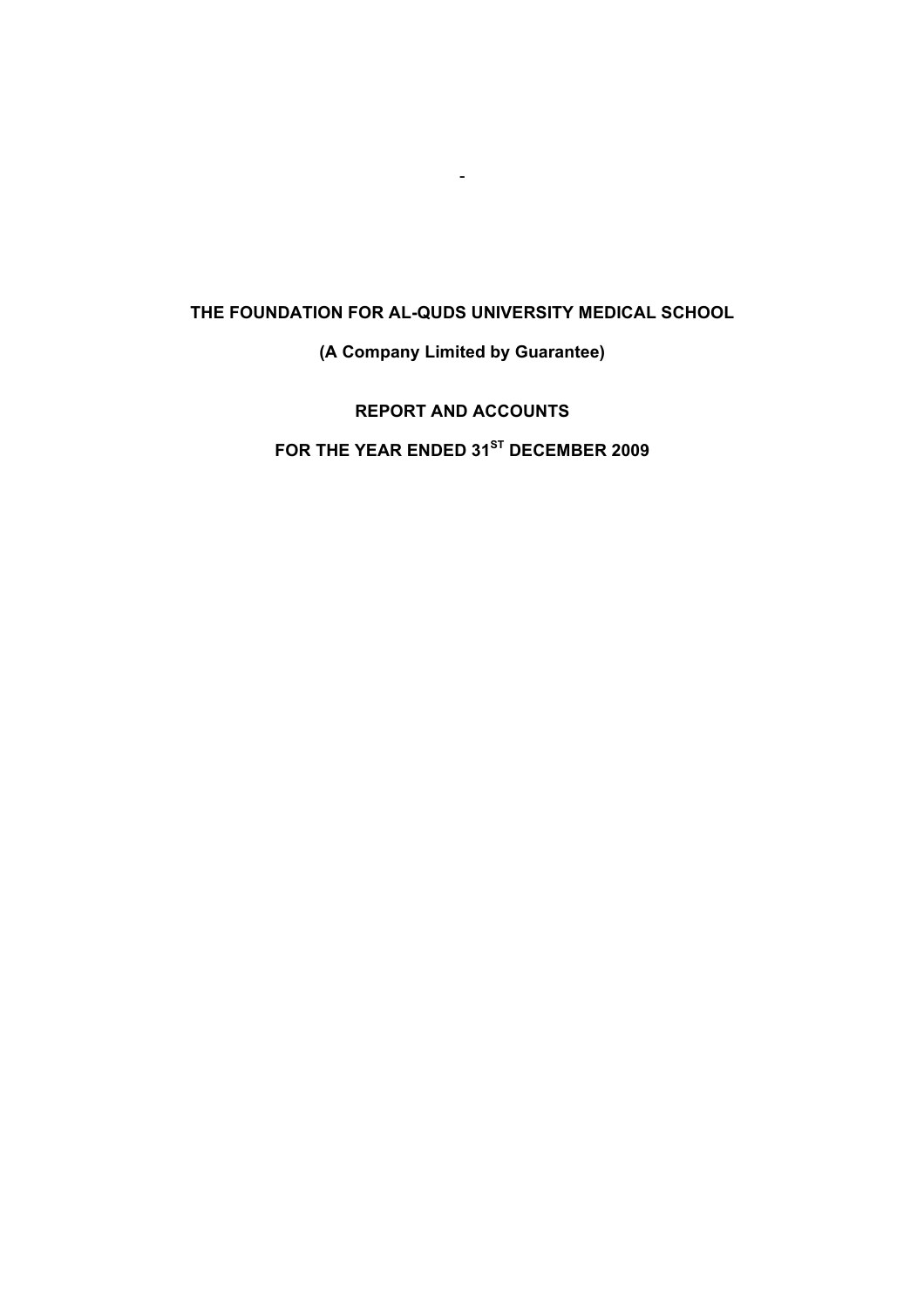# (A Company Limited by Guarantee)

# REPORT AND ACCOUNTS

# FOR THE YEAR ENDED TO 31<sup>ST</sup> DECEMBER 2009

# **CONTENTS**

| $1 - 3$ | Report of the Trustees                   |
|---------|------------------------------------------|
| $4-4a$  | Report of the Auditors                   |
| 5       | <b>Balance Sheet</b>                     |
| 6       | Income and Expenditure Account           |
| 7       | <b>Statement of Financial Activities</b> |
| $8 - 9$ | Notes to Accounts                        |

#### **TRUSTEES**

Sawsan Asfari Dr Mahmud Bustami Dr Saleem Haj Yahia Dr Abdel Raouf Garoushe Dr Fuad Haddad Dr Rafiq Husseini Zina Jardaneh Dr Ahmed Massoud Chris McConville Dr Lina Nashef Said Shehadeh David Wolton\* *(chairman & secretary)* Mr Farouk Younis FRCS

REPORTING ACCOUNTANTS

C.P. O'Donnell & Co Hemel Hempstead, Herts, HP3 0HF.

| <b>COMPANY NUMBER</b>     | 3398543 |
|---------------------------|---------|
| REGISTERED CHARITY NUMBER | 1063835 |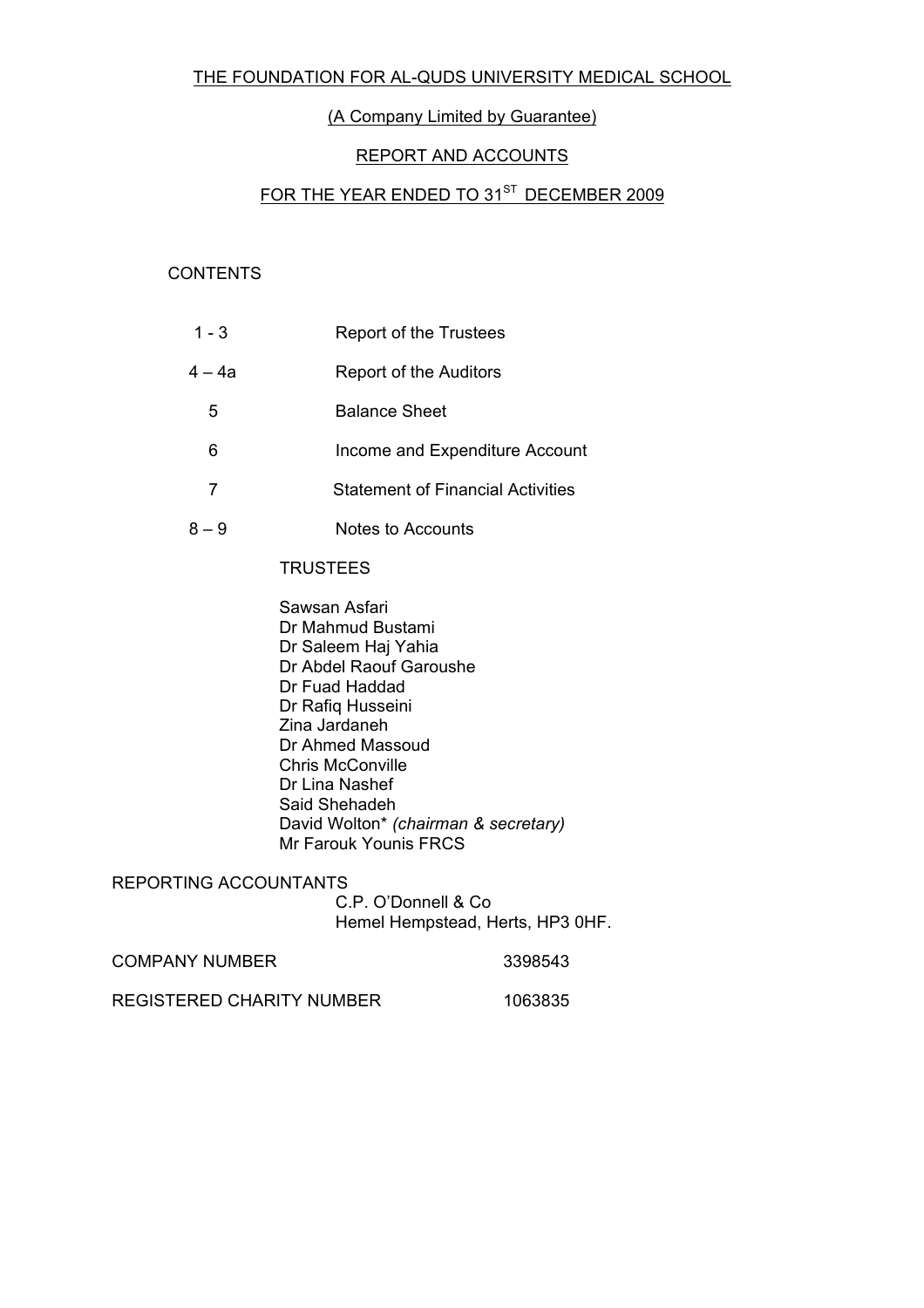# (A Company Limited by Guarantee)

# REPORT OF THE TRUSTEES

The Trustees of the charity present herewith the Company's Accounts for the year ended 31<sup>st</sup> December 2009 and report as follows:

# **Legal and Administrative Information**

The Company is a registered Charity, number 1063835 under the name shown above. The Company was incorporated on 3<sup>rd</sup> July 1997.

The Company is governed by its Memorandum and Articles of Association which state that the objects of the Company are "the provision for the advancement of education of the public in the field of medicine and in particular for the advancement of all aspects of the work of the Medical School at Al-quds University".

The Trustees who have served during the period were as follows:

Sawsan Asfari Dr Mahmud Bustami Dr Saleem Haj Yahia Dr Abdel Raouf Garoushe Dr Fuad Haddad Dr Rafiq Husseini Zina Jardaneh Dr Ahmed Massoud Chris McConville Dr Lina Nashef Said Shehadeh David Wolton\* *(chairman & secretary)*  Mr Farouk Younis FRCS

# **Statement of Trustees Responsibilities Relating to the Preparation of the Financial Statements**

Company law requires the Trustees to prepare financial statements for each financial year which give a true and fair view of the state of affairs of the Company and of the profit or loss of the Company for that period. In preparing those financial statements, the Trustees are required to:

- a) select suitable accounting policies and then apply them consistently;
- b) make judgements and estimates that are reasonable and prudent;
- c) comply with applicable accounting standards subject to any material departures disclosed and explained in the financial statements;
- d) prepare the financial statements on the going concern basis unless it is inappropriate to assume that the Company will continue in business.

The Trustees are responsible for keeping proper accounting records which disclose with reasonable accuracy at any time the financial position of the Company and to enable them to ensure that the financial statements comply with the Companies Act 2006. They are also responsible for safeguarding the assets of the Company and hence for taking reasonable steps for the prevention and detection of fraud and other irregularities.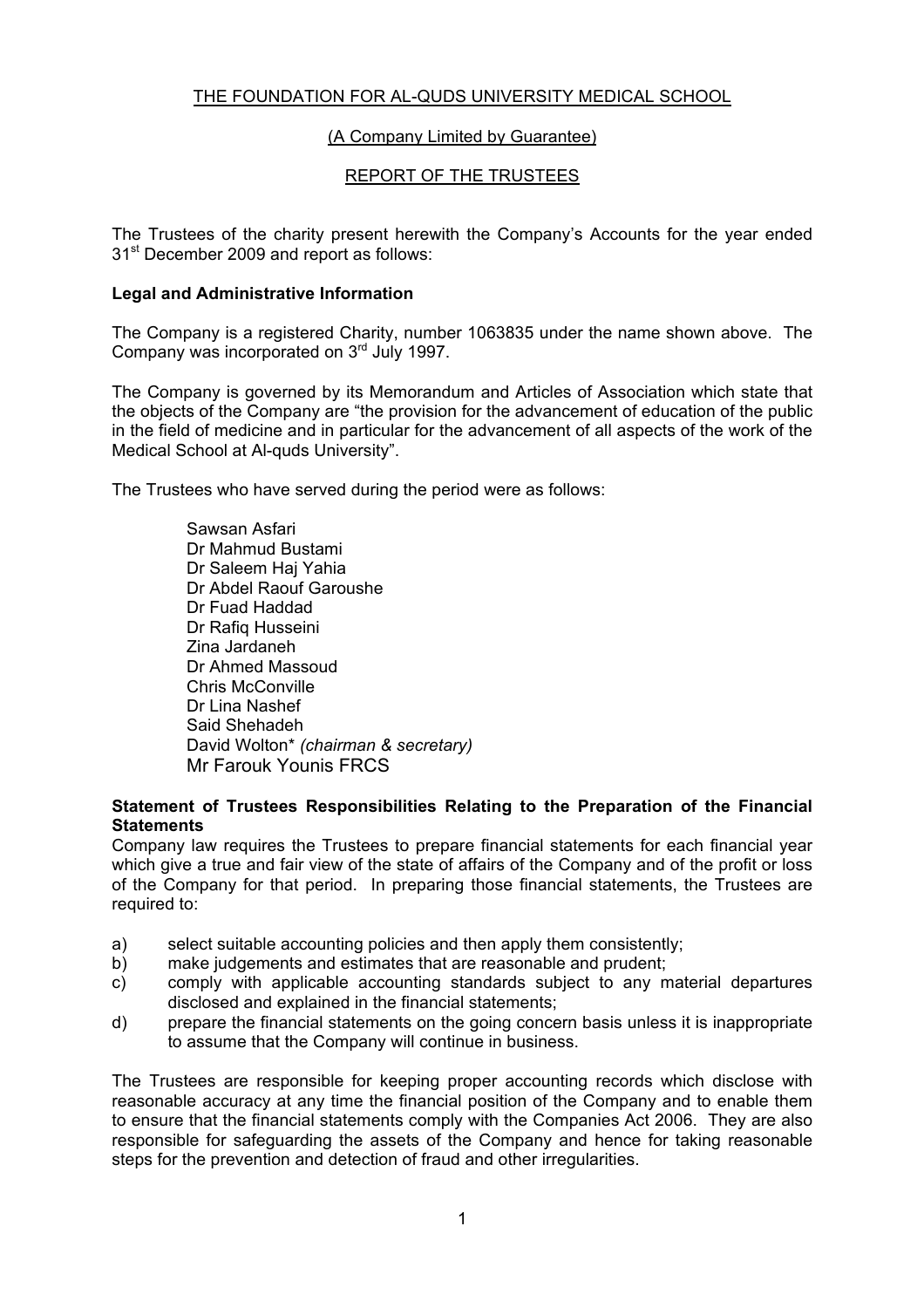# The Foundation for Al-Quds University Medical School

### (A Company Limited by Guarantee)

The Foundation for Al-Quds University Medical School (FQMS) was incorporated on 3 July 1997 as a company limited by guarantee No 3398543. FQMS received registration of its charitable status from the Charity Commissioners on 7 August 1997 with the registered charity number 1063835. The principal charitable objects of FQMS are for the advancement of education in the public field of medicine and in particular for the advancement of all aspects of the work of the Medical School at Al-Quds University. At the time of formation this was the only Palestinian medical school: the charity has now extended its work to support schools in Gaza and Nablus, in recognition it has adopted a working name in addition to FQMS: **The Al-Quds Foundation for Medical Schools in Palestine**. The accounts presented with this report cover the year to 31 December 2009.

At the eleventh AGM of the Foundation on 1<sup>st</sup> October 2009, kindly hosted by Dalia Salam Rishani & Ramzi Rishani, the following trustees retired and were re-appointed: Sawsan Asfari, Abdel Raouf Garoushe, Saleem Haj-Yahia, Chris McConville, Mireille Masri. As provided by the articles of association, the remaining trustees continued to hold office, one third retiring in rotation at successive AGMs. The other trustees for the period were Saleem Haj-Yahia, Zina Jardaneh, Ahmed Massoud, Rafiq Husseini, Lina Nashef, Said Shehadeh, David Wolton, Fuad Haddad, Farouk Younis, Mahmud Bustami. Meetings of the trustees in the year reported on took place 10 March, 17 June, 11 November, 17 December 2009.

A number of distinguished supporters have agreed to be Patrons of the Foundation: Rt Hon Lord Bingham of Cornhill, Professor Ronald Dworkin, Rt Hon Earl Gowrie, Sir Magdi Yacoub FRS, Sir Jonathan Miller, Sir David Gilmour, Rt Hon Lord Justice Stephen Sedley.

FQMS continued to support internal and external faculty, the development of e-learning, external examiners, the provision of educational material and computers, student electives & scholarships and faculty training including postgraduate training in Neuro-surgery and Neurology in the UK - specialities in very short supply in Palestine. We are actively looking to expand this programme as funds allow. 43 fifth year students were supported by FQMS with travelling expenses of students both from Al Quds and An Najah for their elective period outside Palestine and we thank our colleague Zina Jardaneh for being the FQMS lead on this and other student affairs, and for effectively coordinating the programme with Dr Abdeen in Abu Dies and Dr Samar Musmar in Nablus and medical student groups. We are particularly grateful to the students' host institutions and supervisors and to all who helped in their reception and placement. FQMS made transfers to help students of merit who were in financial difficulty. Gaza students were unfortunately unable to go for electives outside Gaza due to the political situation.

Graduation took place in August 2009 of the ninth cohort of 42 students from Al-Quds-Jerusalem and 15 from Al-Azhar-Gaza site. Students from the latter are issued their degrees from Al-Quds University according to an agreement to have the two branches under the umbrella of the Palestinian Medical School. FQMS congratulates the Dean, Dr Hani Abdeen and all his colleagues and students for this triumph in the face of immense difficulties. Al-Najah opted for independence in 2007.

FQMS are grateful to Mrs Nadia Hawileh and Mr Ray Dolphin who continued to manage the FQMS bank account at El Bireh for the support of clinical training and other local expenses. Our thanks go to British Council: Hadeel Nasser and others from the Jerusalem offices; to the Deans and their colleagues of the Medical Schools at An Najah, Nablus and Islamic University and Al Azhar University, both in Gaza. FQMS supported visits to the different Schools by the following: Miss Jill Donnelly, Mr Saleem Haj Yahia, Professor Ian Bone, Dr Tony Davies. Mike O'Toole in London and Dr Mamdouh Barakat and his colleagues in Amman have generously provided website support for fqms.org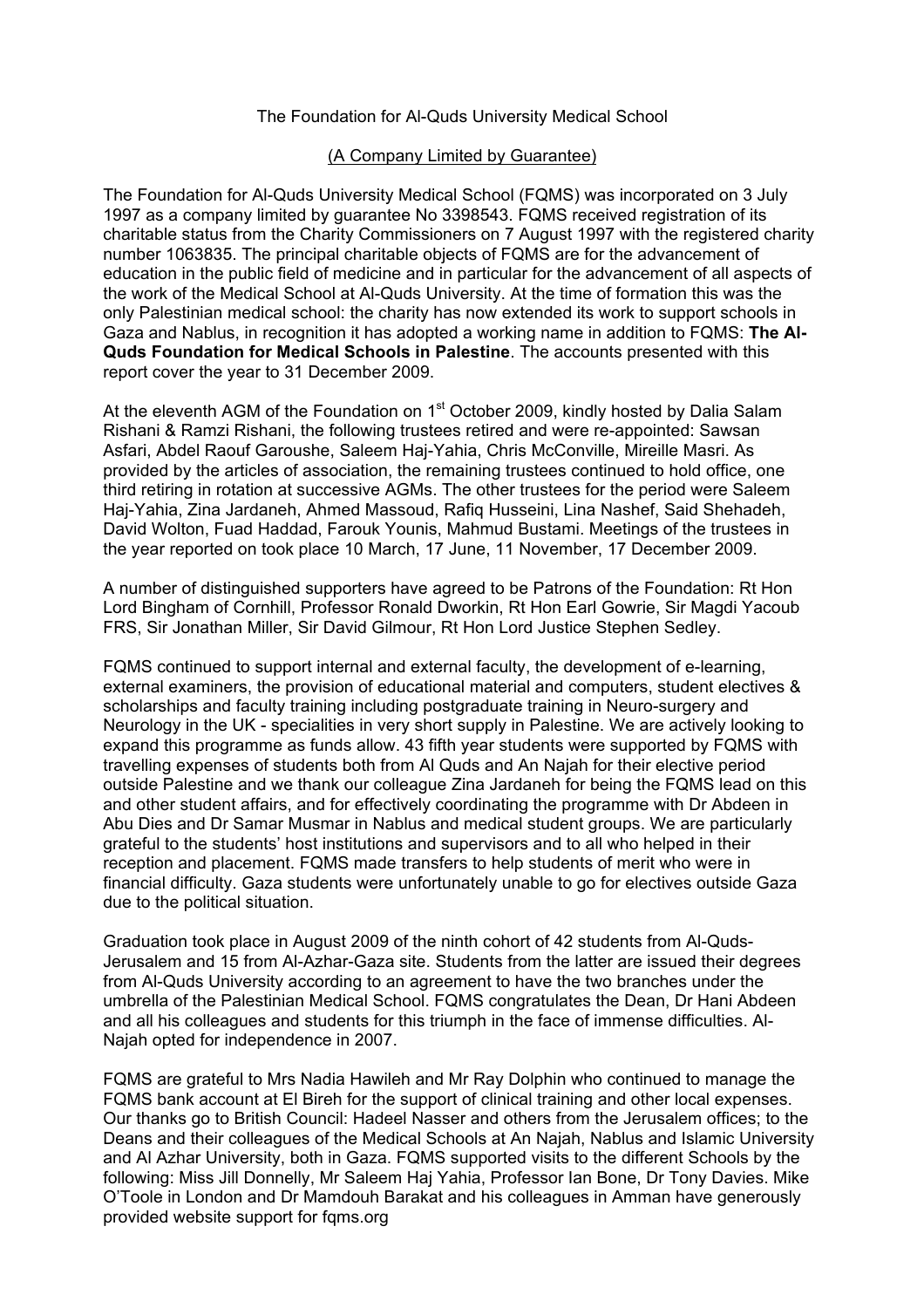Mireille Masri arranged an amazing fundraising dinner on 6 November 2009 at the Landmark London, sponsored with many thanks to Damiani Jewellers, the Edgo Group and Simmons & Simmons and to Mrs Nuha Fustok, for the lighting. The dinner was addressed by Professor Sir Magdi Yacoub FRS and was followed by a fashion show, doing much to raise the public profile of FQMS, gathering more than £200,000 in funds.

From among our many benefactors, very generous gifts have been received from Munib & Angela Masri & the Masri Foundation, Walid & Ghazwa Abu Suud, Mohamed Bassatne, Un Enfant - Une Promesse, Nicolette & Frederick Kwok, Ayman & Sawsan Asfari, Leith & Nina Masri, Michael & Lara Fares, Salah & Reem Mussa, Asif & Shakiba Rangoonwala, Amjad & Soha Bseisu, Liliana Abboud, Mr & Mrs Mohsen Moazami, Mansour & Nuha Fustok, Dr Tim Horder, Latifa Kosta, Mr & Mrs Salman Mahdi, Aida AbuGazaleh, Elizabeth Bingham, Hani Dajani, Lynna Kalo, Riad Kamal, Dr Mamdouh Barakat, Mona Mourad Chalabi, Maria Sukkar, the Bryan Guinness Charitable Trust, Bob & Kate Maguire, Lamia Al Kadi, Hala & Sami Mnaymneh, Simon & Siobhan Morgan, Mr & Mrs Yassir Sindi, Anthony Zammar, Dalal & Sahar El Habashi, Carolyn Rowan, Bruce Ritchie, Krzysztos & Matilda Brak, Amrou & Dana Dalloul, Hassan Tatanaki, Bassam Aburdene, Fatima & Khaled Moussaoui, Latifa Kosta, Mr & Mrs Sami Sindi, Samir Brikho, Dr Shaker Karim, Charles & Margaret Tarazi and some donors who wish to remain anonymous.

For the preparation of the accounts which form part of this report, FQMS is specially grateful to our new Treasurer Anthony Leonard, who prepared the records, and to our auditors Messrs C P O'Donnell & Co. Many members have made extremely generous donations to the charity as well as giving of their time and skills and your trustees are grateful for all their support and encouragement. We remain committed to the development of FQMS in expertise and service towards the fulfilment of its objects. The reporting accountants Messrs C P O'Donnell & Co, Chartered Accountants, have indicated their willingness to continue in office.

David Wolton, *chairman*

**3**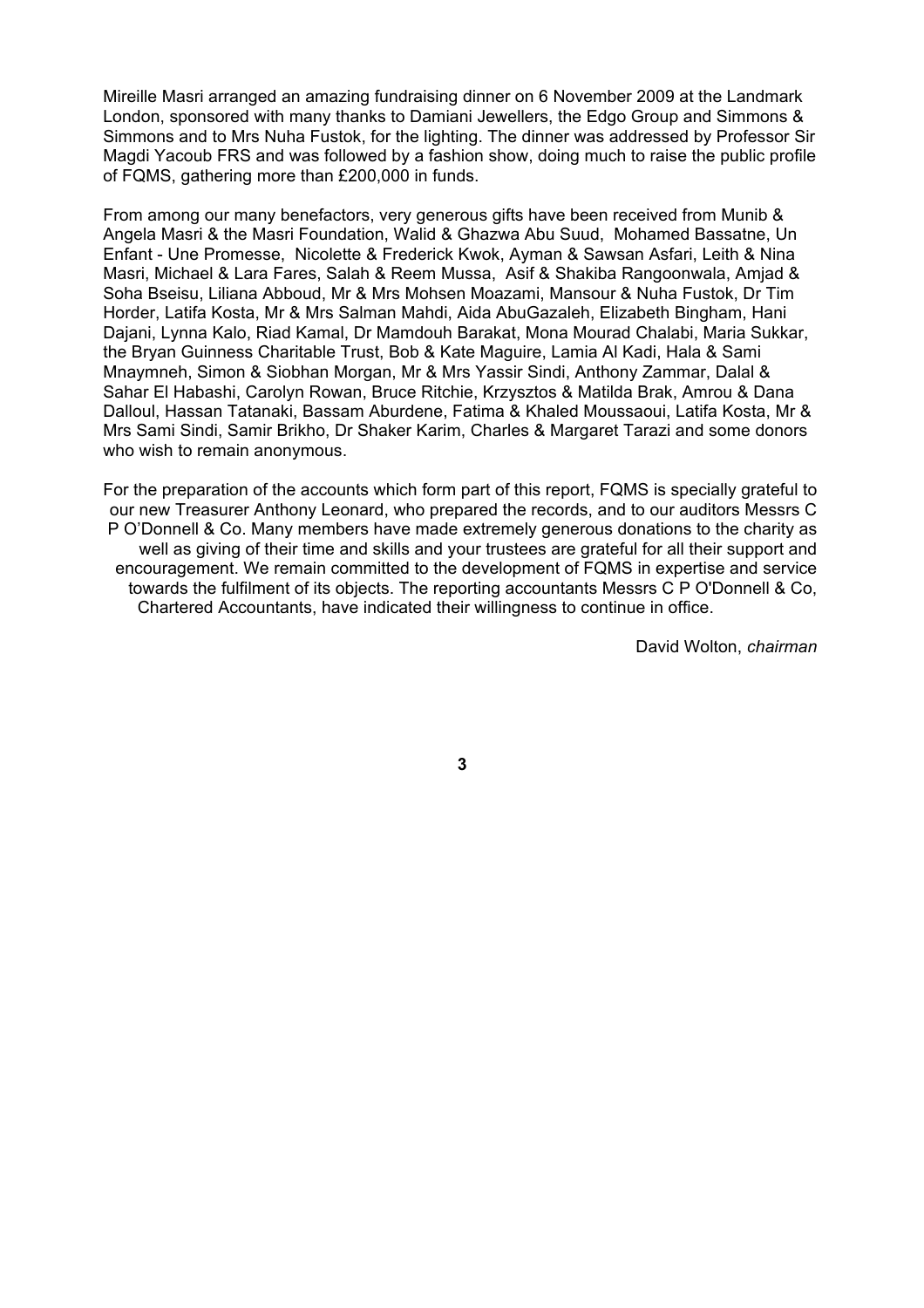#### The Foundation For Al-Quds University Medical School

#### (A Company Limited by Guarantee)

### INDEPENDENT AUDITOR'S REPORT TO THE TRUSTEES OF THE FOUNDATION FOR AL-QUIDS UNIVERSITY MEDICAL SCHOOL FOR THE YEAR ENDED 31<sup>ST</sup> DECEMBER 2009

We have audited the Financial Statements of The Foundation For Al-Quds University Medical School on pages 5 to 9. These financial statements have been prepared under the historical cost convention and the accounting policies set out on page 8.

#### Respective Responsibilities of the Trustees and Auditors

The Trustees responsibilities for preparing the Annual Report and the financial statements in accordance with applicable law and United Kingdom Accounting Standards are set out in the statement of Trustee's Responsibilities on page 1.

Our responsibility is to audit the financial statements in accordance with relevant legal and regulatory requirements and United Kingdom Auditing Standards.

We report to you our opinion as to whether the financial statements give a true and fair view and are properly prepared in accordance with the Companies Act 2006. We also report to you if, in our opinion, the Trustees Report is not consistent with the financial statements; if the company has not kept proper accounting records; if we have not received all the information and explanations we require for our audit; or if information specified by law regarding Trustees' remuneration and transactions with the company is not disclosed.

#### Basis of Audit Opinion

We conducted our audit in accordance with United Kingdom Auditing Standards issued by the Auditing Practices Board. An audit includes examination, on a test basis, of evidence relevant to the amounts and disclosures in the financial statements. It also includes an assessment of the significant estimates and judgements made by the Trustees in the preparation of the financial statements, and of whether the accounting policies are appropriate to the company's circumstances, consistently applied and adequately disclosed.

We planned and performed our audit so as to obtain all the information and explanations which we considered necessary in order to provide us with sufficient evidence to give reasonable assurance that the financial statements are free from material mis-statement, whether caused by fraud or other irregularity or error. In forming our opinion, we also evaluated the overall adequacy of the presentation of information in the financial statements.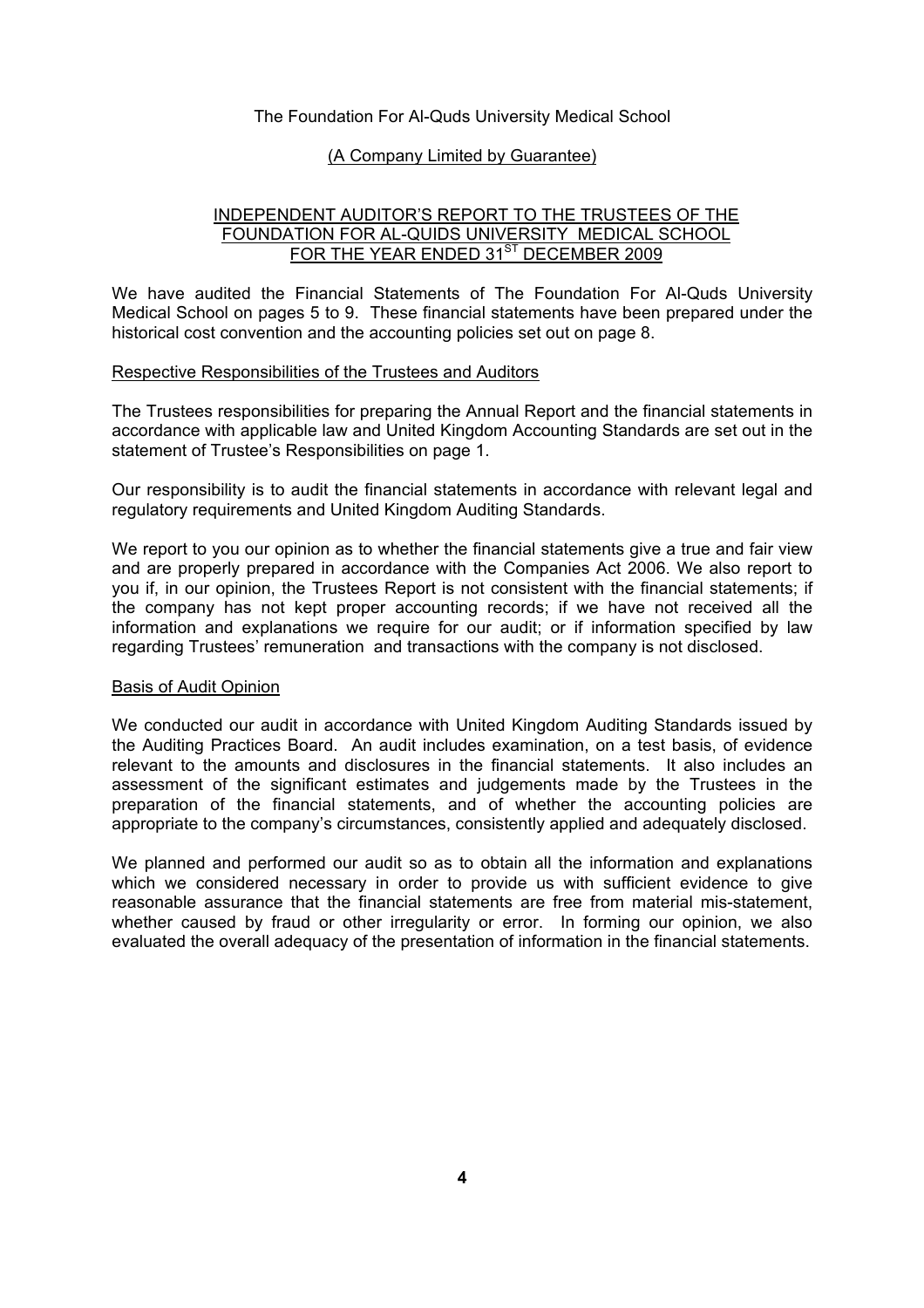# The Foundation For Al-Quds University Medical School

#### (A Company Limited by Guarantee)

# INDEPENDENT AUDITORS REPORT TO THE TRUSTEES OF THE FOUNDATION FOR AL-QUDS UNIVERSITY MEDICAL SCHOOL FOR THE YEAR ENDED 31<sup>ST</sup> DECEMBER 2009

#### **Continued**

#### Opinion

In our opinion, the financial statements:

Give a true and fair view , in accordance with United Kingdom Generally Accepted Accounting Practice, of the state of the charitable company's affairs as at 31<sup>st</sup> December 2009 and of its incoming resources and application of resources, including its income and expenditure, for the year then ended ; and

Have been properly prepared in accordance with the Companies Act 2006; and

The information given in the Trustees' Annual Report is consistent with the financial statements.

C.P.O'DONNELL FCA<br>C.P. O'DONNELL & C.P. O'DONNELL & C.P. C.P. O'DONNELL & CO.

> Chartered Accountants Registered Auditor Homeland Hempstead Road **Bovingdon** Herts HP3 0HF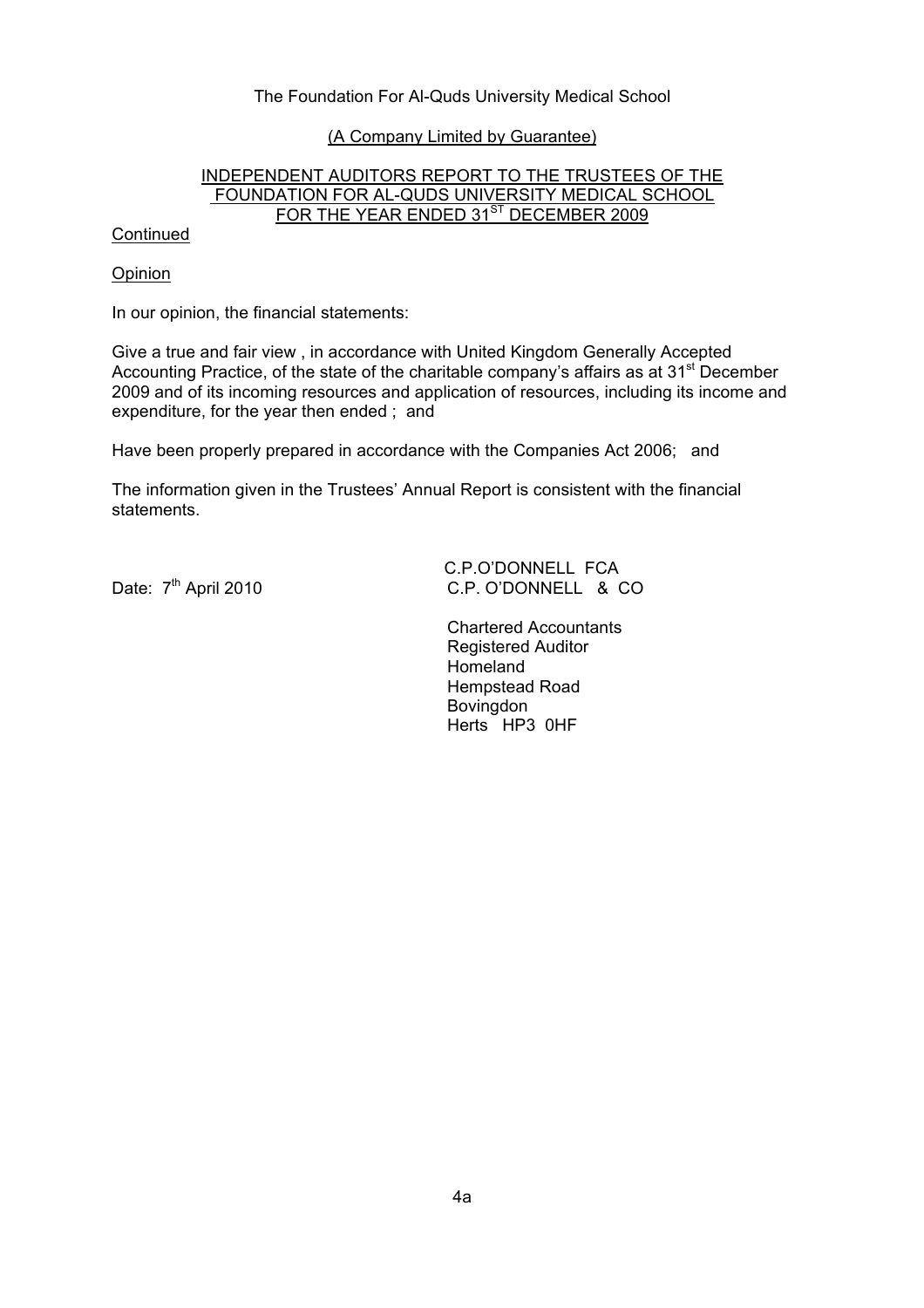# THE FOUNDATION FOR AL-QUDS UNIVERSITY MEDICAL SCHOOL (A Company Limited by Guarantee)

| <b>BALANCE SHEET</b><br>AS AT 31 <sup>ST</sup> DECEMBER 2009 |                |           |                   |  |  |
|--------------------------------------------------------------|----------------|-----------|-------------------|--|--|
|                                                              | <b>Note</b>    | 2009<br>£ | 2008<br>£         |  |  |
| <b>CURRENT ASSETS</b>                                        |                |           |                   |  |  |
| Cash at Bank                                                 | $\overline{2}$ | 873,783   | 820,329           |  |  |
| Creditors: Amounts falling<br>due within one year            | 3              | (780)     | (1380)            |  |  |
| <b>NET CURRENT ASSETS</b>                                    |                | 873,003   | 818,949           |  |  |
| <b>CAPITAL AND RESERVES</b>                                  |                |           |                   |  |  |
| Unrestricted Funds<br><b>Exchange Rate Reserve</b>           | 4.<br>4.1      | 873,003   | 730,034<br>88,915 |  |  |
|                                                              |                | 873,003   | 818,949           |  |  |

The financial statements were approved by the Trustees on the ……… 2010

Signed on behalf of the Trustees

………………………………………

The Notes on Pages 8 to 9 form part of the Accounts.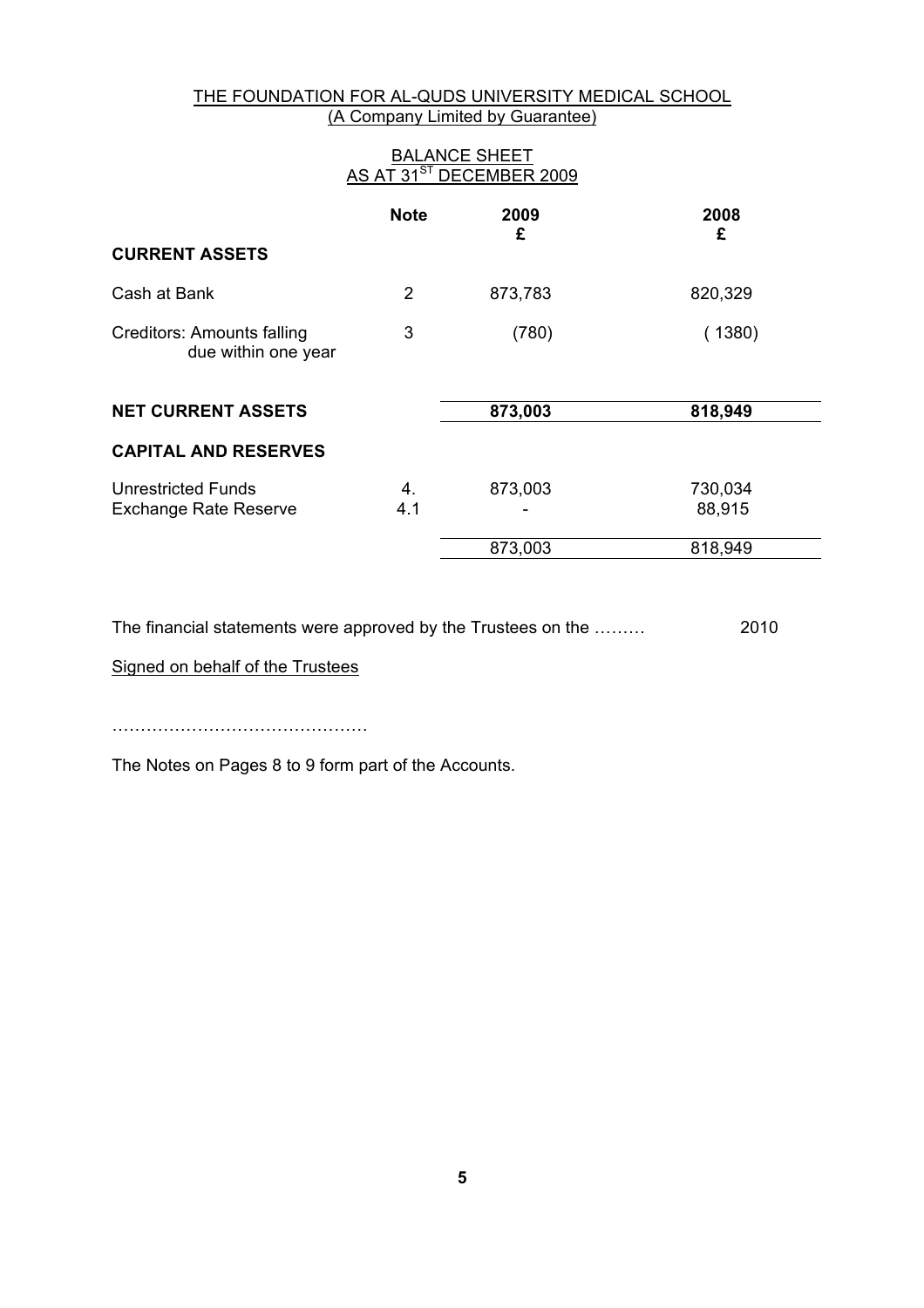### (A Company Limited by Guarantee)

# INCOME AND EXPENDITURE ACCOUNT FOR THE YEAR ENDED 31<sup>ST</sup> DECEMBER 2009

|                                     | <b>Note</b> | 2009<br>£ | 2008<br>£ |
|-------------------------------------|-------------|-----------|-----------|
| <b>INCOME</b>                       |             | 355,316   | 266,123   |
| <b>EXPENDITURE</b>                  |             | 212,347   | 328,098   |
|                                     |             |           |           |
| <b>SURPLUS/DEFICIT FOR THE YEAR</b> |             | 142,969   | (61, 975) |
| <b>SURPLUS B/F</b>                  |             | 730,034   | 792,009   |
| <b>SURPLUS C/F</b>                  |             | 873,003   | 730,034   |

The Notes on Pages 8 to 9 form part of the Accounts.

All of the above amounts relate to continuing operations.

The Company has no other recognised gains or losses other than the surplus for the period as stated above.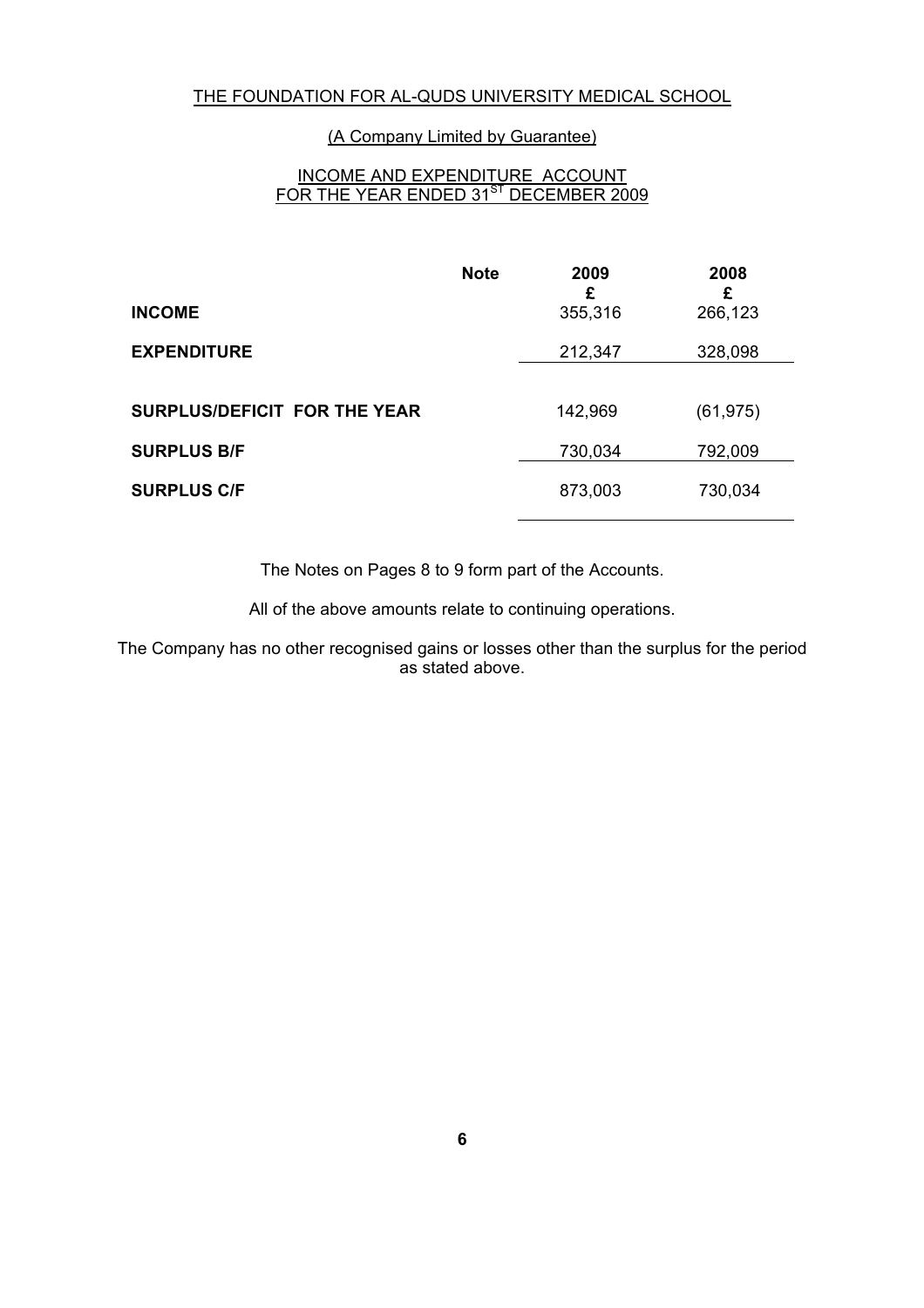# (A Company Limited by Guarantee)

#### STATEMENT OF FINANCIAL ACTIVITIES FOR THE YEAR ENDED 31<sup>ST</sup> DECEMBER 2009

|                                                               | <b>Note</b> | 2009<br><b>Unrestricted</b><br><b>Funds</b><br>£ | 2008<br><b>Unrestricted</b><br><b>Funds</b><br>£ |
|---------------------------------------------------------------|-------------|--------------------------------------------------|--------------------------------------------------|
| <b>INCOME &amp; EXPENDITURE</b>                               |             |                                                  |                                                  |
| <b>Incoming Resources</b><br><b>Member's Subscriptions</b>    |             |                                                  |                                                  |
| Donations & Other Income                                      |             | 266,401                                          | 266,123                                          |
| <b>Exchange Rate Reserve</b>                                  |             | 88,915                                           |                                                  |
| <b>Total Incoming Resources</b>                               |             | 355,316                                          | 266,123                                          |
| <b>Resources Expended</b>                                     | 5           |                                                  |                                                  |
| <b>Direct Charitable Expenditure</b>                          | 5.1         | 209,171                                          | 293,571                                          |
| <b>Management and</b><br><b>Administration of the Charity</b> | 5.2         | 3,176                                            | 34,527                                           |
| <b>Total Resources Expended</b>                               |             | 212,347                                          | 328,098                                          |
| Net Income for the Year                                       |             | 142,969                                          | (61, 975)                                        |
| <b>Balances brought forward at</b><br>31st December 2008      |             | 730,034                                          | 792,009                                          |
| Balances carried forward at 31 <sup>st</sup><br>December 2009 |             | 873,003                                          | 730,034                                          |

The Notes on Pages 8 to 9 form part of the Accounts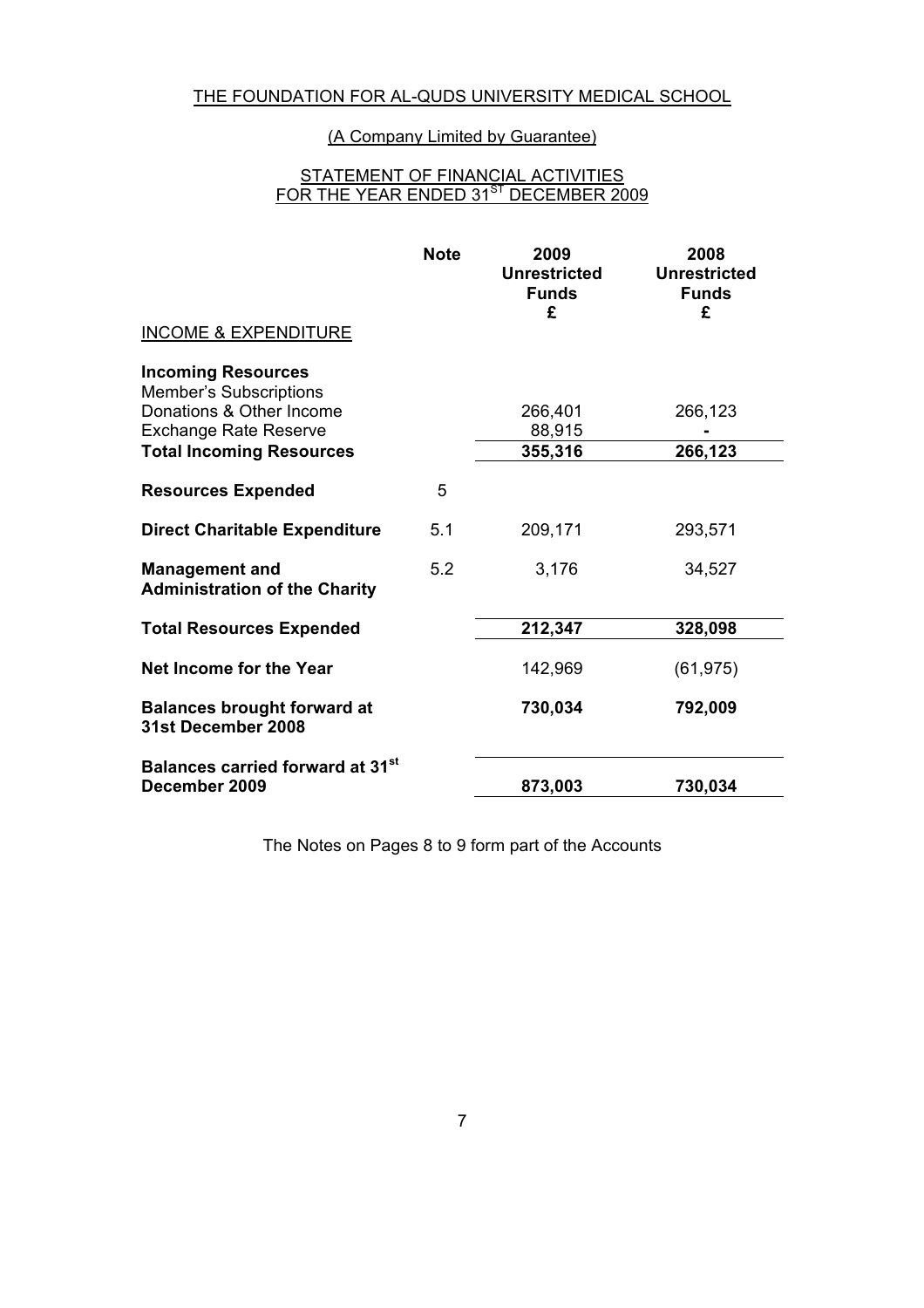# (A Company Limited by Guarantee)

### NOTES TO THE ACCOUNTS FOR THE YEAR ENDED 31<sup>ST</sup> DECEMBER 2009

### **1. ACCOUNTING POLICIES**

#### 1.1 Basis of Accounting

These accounts have been prepared under the Historical Cost Convention and in accordance with applicable accounting standards and statements of recommended practice.

#### 1.2 Subscriptions

In accordance with the Society's Articles of Association, Members are advised their membership will lapse in the event of non-renewal of their subscription within two months of receiving written notice from the Honorary Treasurer. Subscriptions are therefore included in these Accounts on a cash received basis and no account is taken of amounts owing to the Society or amounts paid in advance.

### 1.4 Donations

Donations are accounted for in the year of receipt.

### 2. **BANK BALANCES**

|                        | 2009    | 2008    |
|------------------------|---------|---------|
|                        |         |         |
| <b>Current Account</b> | 873,783 | 820,329 |

| 3. | <b>CREDITORS: AMOUNT FALLING DUE WITHIN ONE YEAR</b> |      |       |
|----|------------------------------------------------------|------|-------|
|    |                                                      | 2009 | 2008  |
|    | Reserves for                                         |      |       |
|    | Accountants fees 2009                                | 780  | 1,380 |
|    | Accruals                                             | -    |       |
|    |                                                      | 780  | 1,380 |
|    |                                                      |      |       |